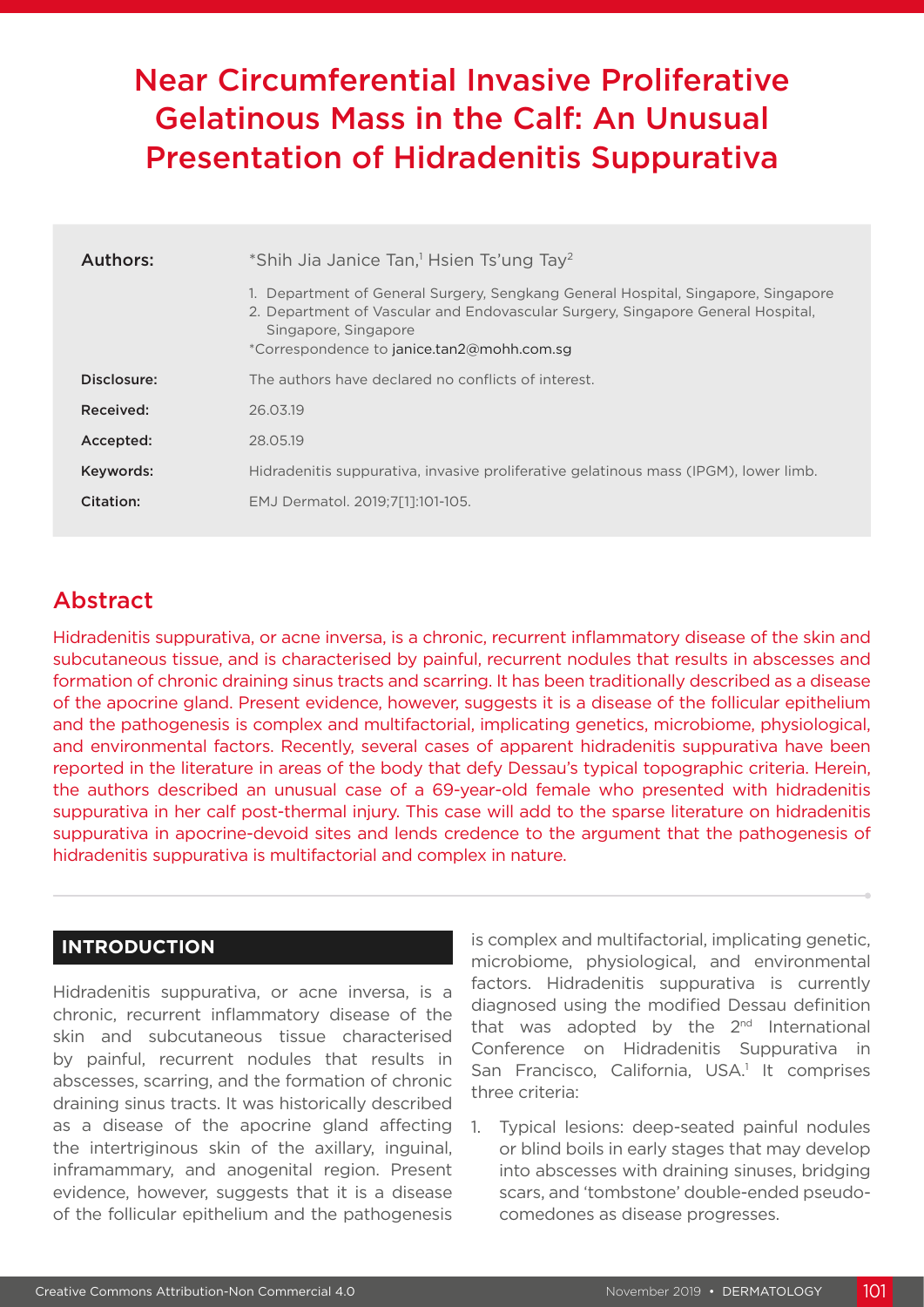- 2. Typical topography: axillae, groins, perineal and perianal region, buttocks, and infra and intermammary folds.
- 3. Chronicity and recurrences.

All three criteria must be met for establishing the diagnosis, as such the diagnosis of hidradenitis suppurativa is made predominantly on the basis of its typical clinical presentation and there is no pathognomonic test, it still remains a diagnostic challenge for physicians with a reported mean delay to reach diagnosis of  $7$  years.<sup>2</sup> In recent years, several cases of apparent hidradenitis suppurativa have been reported in the literature in areas of the body that defy Dessau's typical topographic criteria suggesting that rarer variants may exist outside of diagnostic criteria. Presented herein is a report on a case of a 69-year-old female who presented with hidradenitis suppurativa-like lesions in the lower extremity many months post-thermal insult, on a background of limb swelling from chronic venous insufficiency.

### **CASE REPORT**

The patient is a 69-year-old Indian female with no past medical history of note who had previously received treatment elsewhere after scalding her left calf. Her recovery was complicated by recurrent skin and soft tissue infections, requiring 2 months of antibiotic therapy. She was subsequently referred 8 months post-injury to the authors' service for calf swelling and a presumed chronic venous insufficiency ulcer. The ulcer was 2x3 cm in size, located over the distal third of the left medial calf, moderately deep and sloughy, and had been present since the initial insult. Her ipsilateral dorsalis pedis and posterior tibial pulses were strong, and toe pressures were excellent at 124 mmHg on the right and 133 mmHg on the left. Venous duplex confirmed venous insufficiency of the left long saphenous vein. She was initially scheduled for elective VenaSeal™ (Medtronic plc, Minnesota, USA) ablation of her long saphenous vein and wound debridement but returned to the emergency department after a vein in the ulcer edge ruptured with copious bleeding requiring oversewing and admission for more expedient surgery.



Figure 1: Axial T1-weighted MR image showing a sinus tract that crosses the midline to the lateral aspect of the left calf.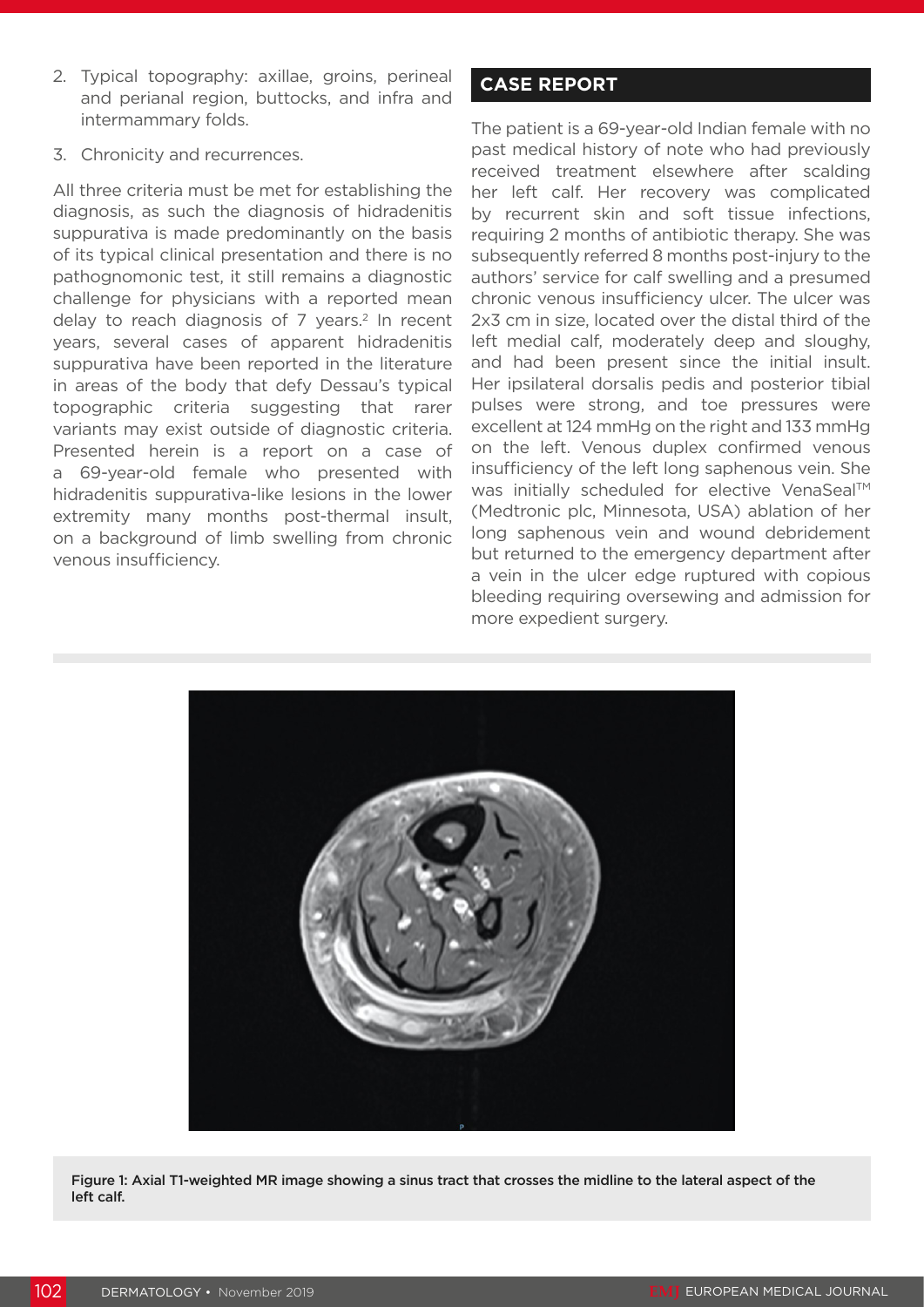

Figure 2: A) lateral calf wound in continuity with B) the medial calf wound via a posterior tract ascending superiorly up the calf towards the knee and then transversely across the shin where it had ruptured superficially.



Figure 3: A) medial shin wound; B) lower lateral shin wound; C) and ascending calf wound across the shin, granulated nearly flush with sealing of the posterior tunnel.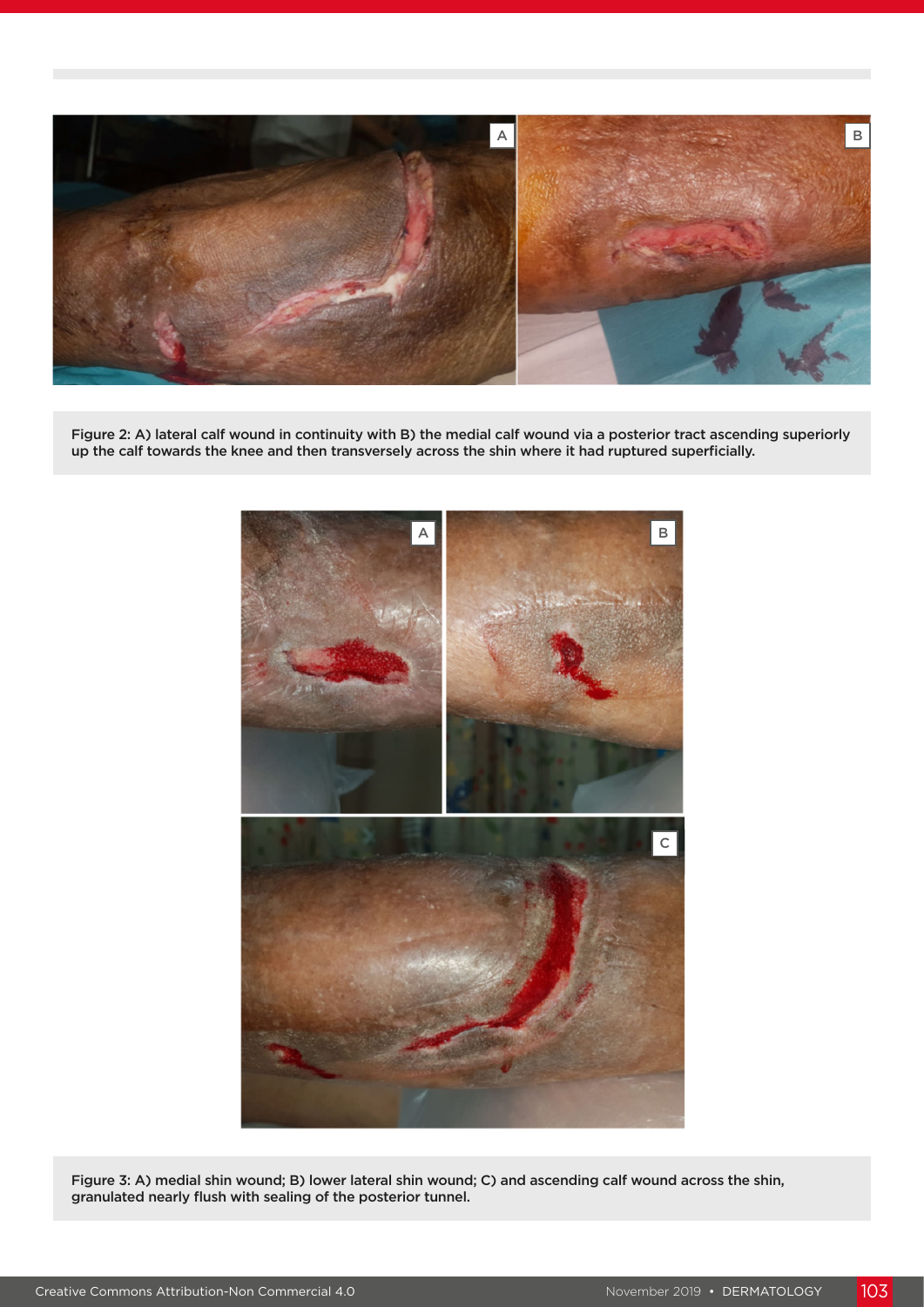During debridement, the ulcer was noted to be unusually deep, nearly 2 cm, for its size (2x1 cm). She was discharged with daily povidone-iodine gauze packing of the wound. Follow-up duplex ultrasound confirmed complete ablation of the long saphenous vein.

The ulcer remained static over the following month; furthermore, at follow-up she had developed a bullous lesion high on the proximal contralateral aspect of her calf which ruptured and discharged clear fluid when expressed. This was deroofed in clinic revealing an underlying 2.5 cm diameter superficial cavity tunnelling caudally for some 15.0 cm. An MRI was performed to exclude osteomyelitis, which revealed an unusual horseshoe-shaped tract within the subcutaneous fat starting at the superolateral wound above, tunnelling caudally then making a turn to tunnel transversely across the posterior calf to the medial aspect of the calf, then ascending superiorly to exit at the original wound. There was no evidence of osteomyelitis (Figure 1). She underwent formal operative deroofing and debridement of the entire tract. Intraoperatively, a long, 1.5cm deep, subcutaneous tract that was approximately 0.7– 0.8 cm wide was found connecting both wounds in continuity (Figure 2), which filled with pink amorphous gelatinous tissue highly reminiscent of the invasive proliferative gelatinous mass (IPGM) found in hidradenitis suppurativa wounds.

Aerobic tissue culture grew group B betahaemolytic strep (*Streptococcus agalactiae*) and *Staphylococcus aureus*. Acid-fast bacilli smear was negative. Histopathology of the tissue reported ulceration with granulation tissue formation, mixed inflammatory infiltrates, and reactive nuclear changes with hyperkeratosis of the epithelium, in keeping with previous descriptions of hidradenitis suppurativa.<sup>3</sup> There was no evidence of dysplasia or invasive malignancy. The wounds were treated with Vacuum Assisted Closure® (VAC) therapy in combination with Grade 2 graduated compression stockings. A month later, the wounds had granulated flesh and VAC therapy had been ceased (Figure 3).

#### **DISCUSSION**

Hidradenitis suppurativa was historically assumed to be attributable to entrapment of secretions from apocrine glands with secondary bacterial infection and the intertriginous areas are commonly affected. It is postulated that these sites predispose to friction, shearing forces, and pressure or other physical irritation from clothing and undergarments.<sup>4</sup> In recent decades, contemporary opinion has shifted and it is now believed that hidradenitis suppurativa is caused by inflammatory obstruction of the follicular portion of the folliculopilosebaceous unit (FPSU) in patients with a predisposition to rupture of the FPSU.<sup>5,6</sup> To date, only three cases of hidradenitis suppurativa of the lower extremity have been reported in the literature, making this an unusual presentation in a site devoid of apocrine glands.<sup>3,4,7</sup> One of the cases described was hidradenitis suppurativa of a lower limb amputation stump, which the authors postulated was attributable to recurrent mechanical friction against the ambulatory prosthesis resulting in follicular trauma and secondary bacterial infection.<sup>7</sup> None of the previous cases detailed scalding as the precipitant. In the authors' opinion, the initial thermal injury directly damaged the FPSU at the site of contact of her medial calf causing follicular occlusion which in turn triggered the chronic inflammatory process leading to the spreading IPGM-filled sinus tract across her posterior calf and ascending up the contralateral side of her calf where it subsequently ruptured through the relatively thin skin of her shin. This hypothesis is consistent with the three-stage sequence of events in the pathogenesis of hidradenitis suppurativa proposed by Vossen et al.,<sup>8</sup> who suggested that the initial event is triggered by follicular occlusion and dilation, which is driven by endogenous and exogenous factors. This is followed by rupture of the dilated follicle, triggering a cascade of inflammatory pathways. The third event is chronic inflammation with development of sinus tract resulting from the presence of epithelial strands, imbalance between matrix metalloproteinases and tissue inhibitors of metalloproteinase, and elevated activity of tissue growth factor.8

#### **CONCLUSION**

This case adds to the sparse literature of hidradenitis suppurativa in apocrine-devoid sites and lends credence to the argument that the pathogenesis of hidradenitis suppurativa is multifactorial and complex in nature. In